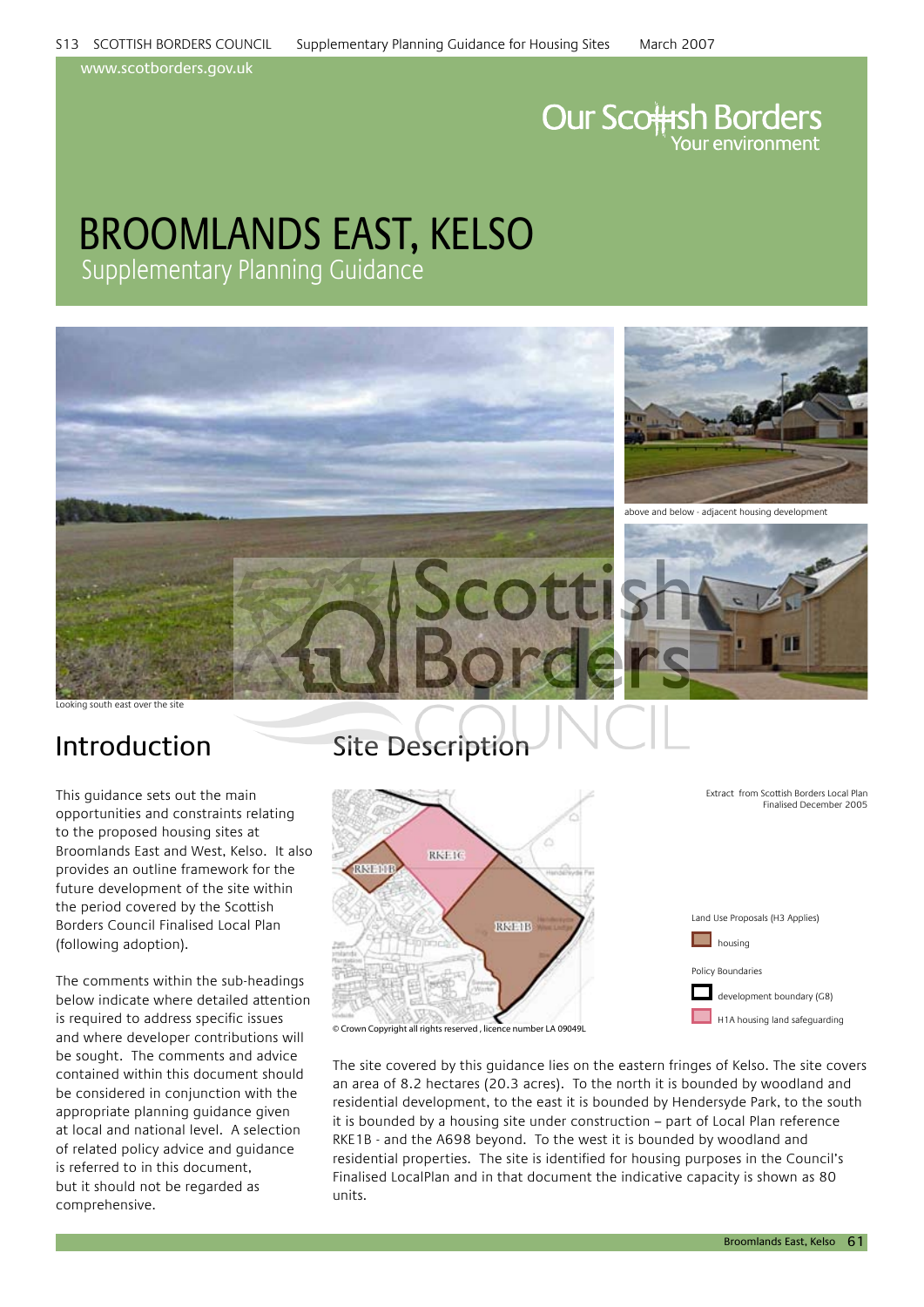### Development Vision

The aspiration for the site is that it should provide a high quality, sustainable mixed residential development which takes advantage of the excellent setting and mature woodland of the surrounding landscape. It is acknowledged that these sites represent two of the final phases of residential development in this area and to some extent, design parameters for critical parts of the site have already been set by completed and partially completed developments.

### Constraints and **Opportunities**

Consultations and research have been carried out to establish likely constraints and requirements in terms of Local Plan policy, electricity, gas, water, drainage, access, flood prevention, biodiversity, archaeology and architectural and landscape heritage.

Consultation responses have been received from Scottish Power, National Grid (formerly Transco), SEPA, Scottish Water and Scottish Natural Heritage. Critical issues are summarised below. Certain constraints will require to be addressed through appropriate developer contributions, as indicated:

- Affordable housing: This will require to be provided under the provisions of Policy H1 and the Supplementary Planning Guidance on Affordable Housing (see Affordable Housing below).
- Education: Kelso High School may face capacity issues depending on the size of residential developments; Broomlands Primary School is expected to rise to a level which would cause concern around 2012. Developer contributions will be required (see Developer Contributions below).
- Leisure and Sport: The community has identified a need to enhance sporting facilities within Kelso.
- Open space, landscaping and play facilities: these must be provided together with proposals for long term maintenance (see Developer Contributions below).
- Gas a National Grid gas main is available nearby.
- Access and transport see separate section below.
- Water and drainage see separate section below.



high quality residential development

Developers are expected to take account of these comments, as may be appropriate for the site development.

### Access and **Transport**

Rail: Kelso falls within an area identified for a contribution to the Waverley Railway Project (see Developer Contributions below).

Road: Road construction should not be conceived in isolation, but as an element in the overall design of the development.

The Council's 'Standards for Development Roads' should serve as a guide for the form of development on the site, but should be flexible enough so as not to inhibit the design of an innovative less car dominant layout which respects the landform and character of the area. The Council embraces the concepts of PAN 76 on 'New Residential Streets' which promotes an informal system of well connected streets with natural traffic calming (building lines, squares, shared road surfaces etc) built in and equal priority given to all transport modes such as passenger transport walking and cycling.

Where parking spaces are allocated to individual properties the provision requirement will be 2 parking spaces per dwelling unit (discounting garages) along with 25% visitor parking which should be provided in groups of at least 2 spaces and must be strategically located. For communal parking the

provision requirement (including visitor parking) is 1.5 to 1.75 spaces per dwelling unit.

A Transport Assessment (TA) is required for developments of 50 or more dwelling units and may be sought for developments of between 25 and 49 units. The developer will be expected to pay for or contribute towards the cost of identified off-site transport work required as a result of the development and/or the cumulative effect of overall development.

A new access formed opposite Broomlands Court should loop round the top half of the site and link into phase No. 6 of Broomlands (RKE14B) by means of a carefully designed minor access link. This loop connection will create a natural service route combined with a general pedestrian facility, all of which should be designed with traffic calming features.

Secure and convenient walking and cycling connections must be provided to local facilities and public transport access points. The existing footpath across the site from north-west to southeast should be reflected in the new layout for public use. Traffic calming should be introduced as a self-enforcing measure to maintain vehicle speeds below 20 mph.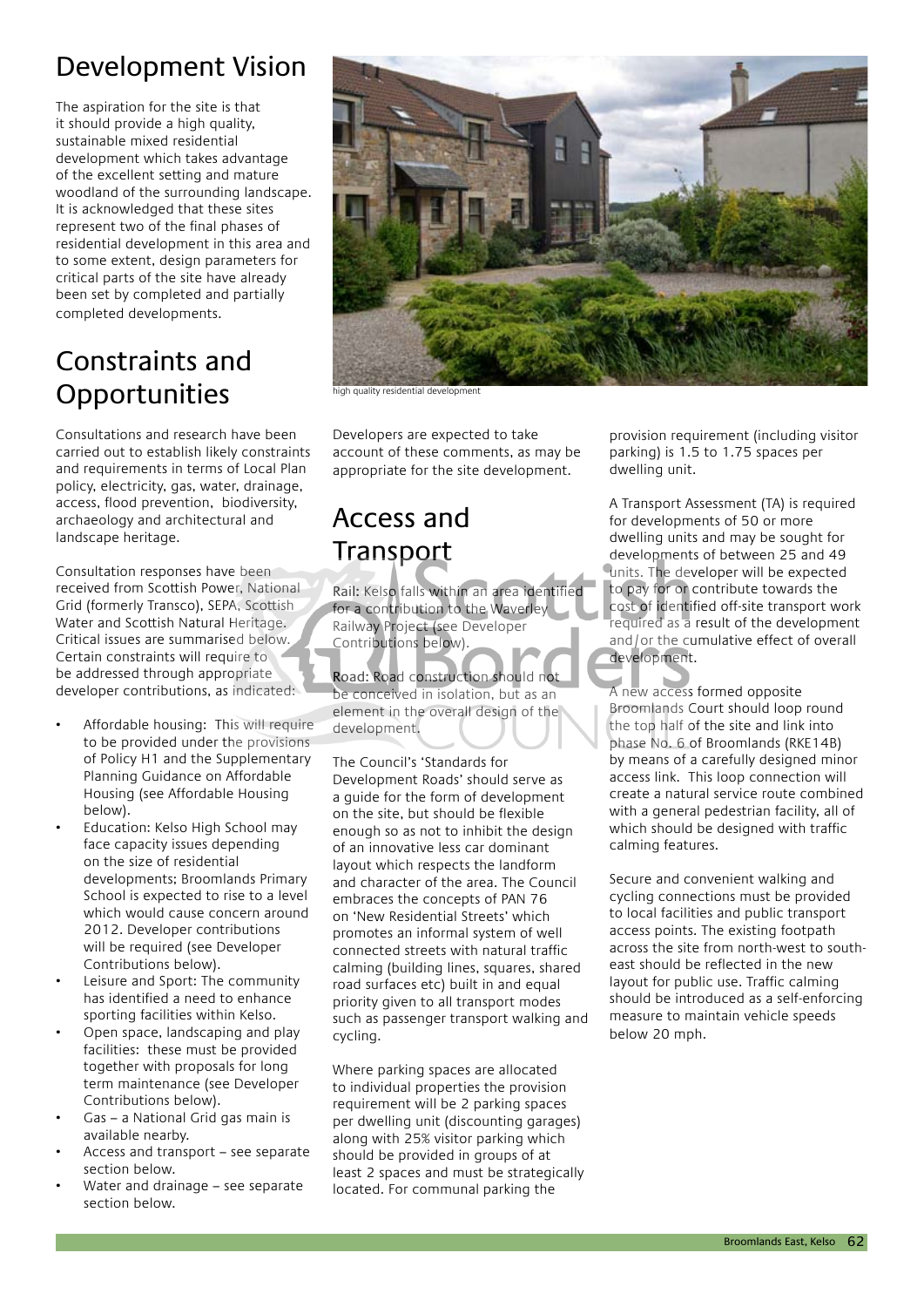fig 1 - Design Guidance Plan

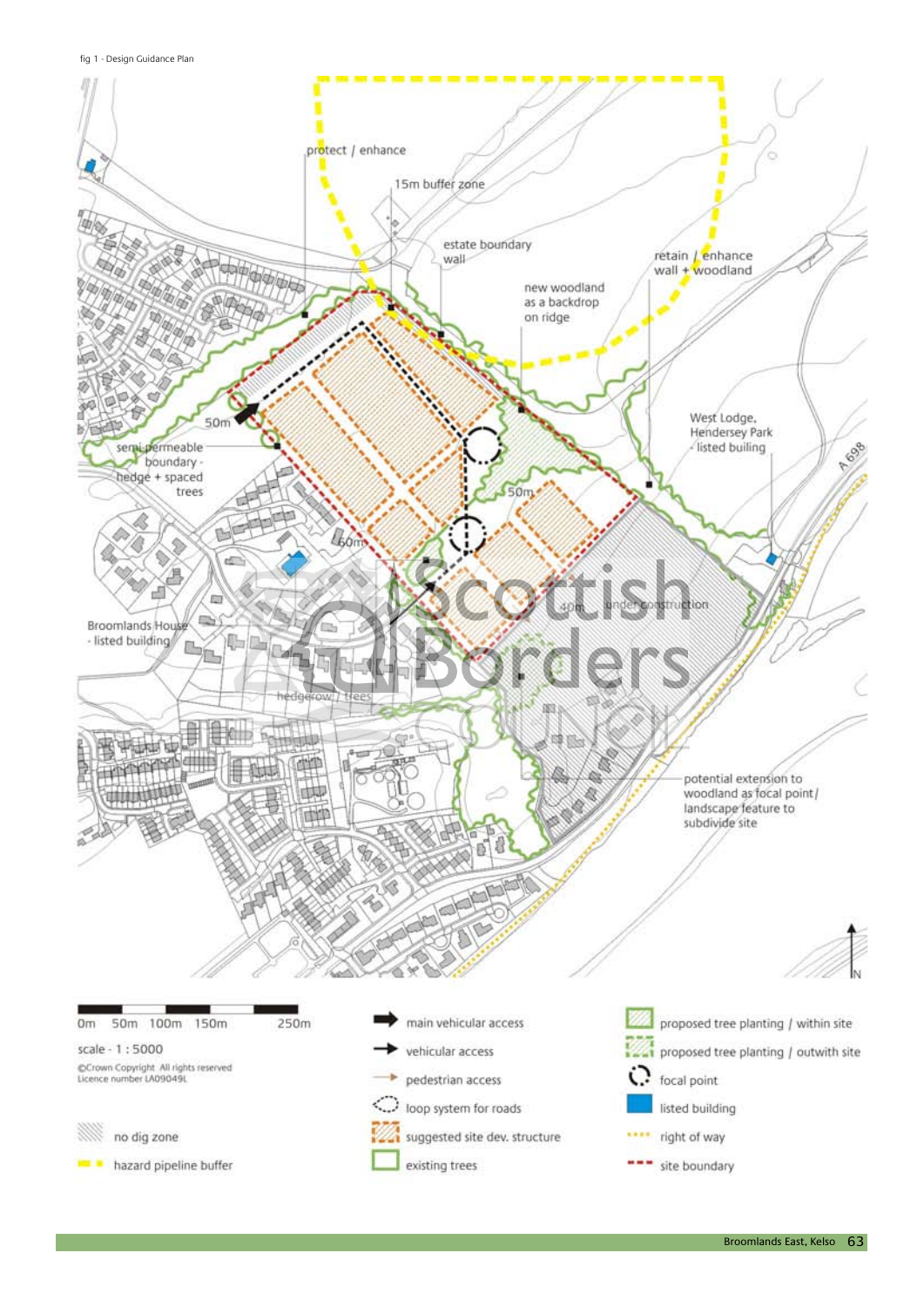### Urban Design and Landscape

The key requirements for the development are:

#### Buildings and place making

- the development should demonstrate efficient use of energy and resources in terms of layout, orientation, construction and energy supply, to comply with Local Plan Policy G1
- the buildings should be 1 or 2 storey
- building colour themes should be white into buff render with grey roofs
- consideration should be given to the use of local sustainable materials, particularly stone and timber throughout the development
- the buildings should present a frontage to the internal street system and could be terraces in part – the development should avoid presenting rear garden fencing to the principal street
- the focal points or places should be created as shown on the Design Guidance Plan
- the development should incorporate a footpath network through the site linking to the proposed focal points as shown on the Design Guidance Plan and to the Right of Way running to the east of the site
- care should be taken with the setting of the listed building shown on the Design Guidance Plan

#### Landscape and orientation

- establishment of a permeable and outward looking high quality mixed residential development
- some existing landscape features represent opportunities for placemaking and care should be taken to integrate important features as indicated above
- buildings should take advantage of views to the west and south
- buildings should be set out with the grain and contours of the site and the surrounding area
- by preference houses should not breach a ridgeline, but if this is unavoidable, a backdrop of trees of an appropriate scale should be



introduced

- it is necessary to protect existing vegetation on the site and extend and reinforce as shown on the plan
- new blocks of woodland planting need to be substantial in size to work properly
- creating a sense of enclosure throughout the development by linked frontages, garden walls and hedges and consistency of materials

#### Boundaries and edges

- the development should avoid making 'compartments' - ie overly uniform boundary planting around each site margin
- the use of inappropriate brick walls, coniferous hedges, decorative gateways to individual developments is not acceptable
- existing patterns of field walls/ hedges/woodland blocks/ shelterbelts in the countryside around each site should be used as clues for new boundary or subdividing elements
- the site edge facing open countryside is potentially very unnatural and should be broken up with a combination of block

woodland, hedgerow (with mature trees at intervals) and stone walls

- the edge along main roads should take references from the countryside – stone walls, hedges and deciduous trees
- existing trees/hedges should be retained and protected even if they are not appropriate species as they help to marry new development to the landscape

### Ecology and habitat

- a planning application for the development of this site will require to be supported by an Ecological Impact Assessment
- planting should focus on native species
- there are opportunities for habitat reinforcement and creation along the north, east and west boundaries of the site as well as along the north-south running central spine

### Parking and the external environment

The developer should consider a range of solutions to reduce the impact of car parking on the residential environment. This might include a combination of: